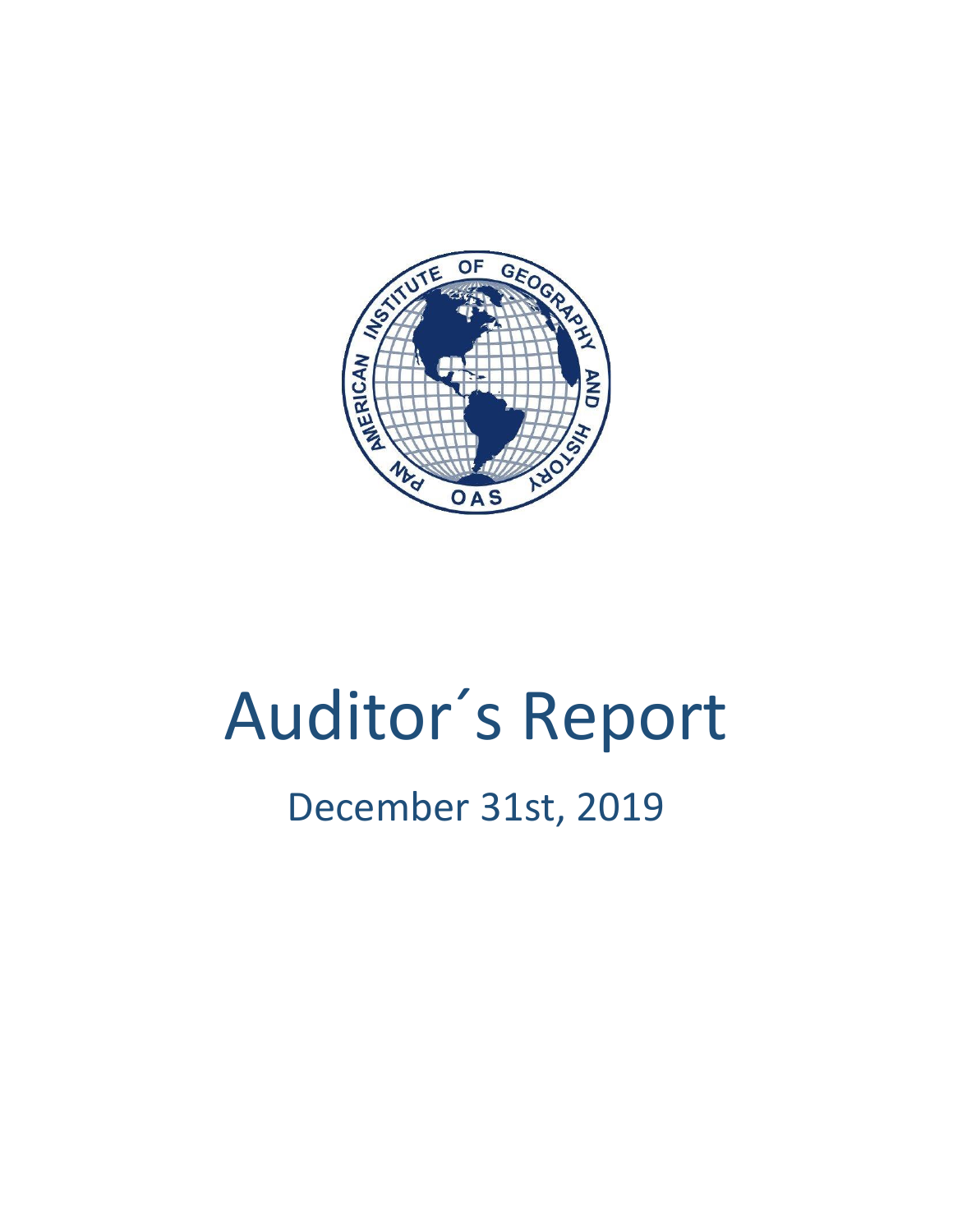#### **PAN AMERICAN INSTITUTE OF GEOGRAPHY AND HISTORY**

# **OPINION ON THE FINANCIAL STATEMENT EXAMINATION**

**December 31st, 2019** 

#### **Table of Contents Attachment**

| Report from the Independent Auditor                    |                |
|--------------------------------------------------------|----------------|
| Statement of the financial position                    | 1              |
| <b>Statement of activities</b>                         | $\overline{2}$ |
| Statement of changes in shareholders' assets           | 3              |
| Notes for the financial statements                     | 4              |
| Other financial information:                           |                |
| Accounts receivable from the Member States             | 5              |
| Comparative Statement of Income and Expenditures       | 6              |
| Comparative Statement of Other Income and Expenditures | 7              |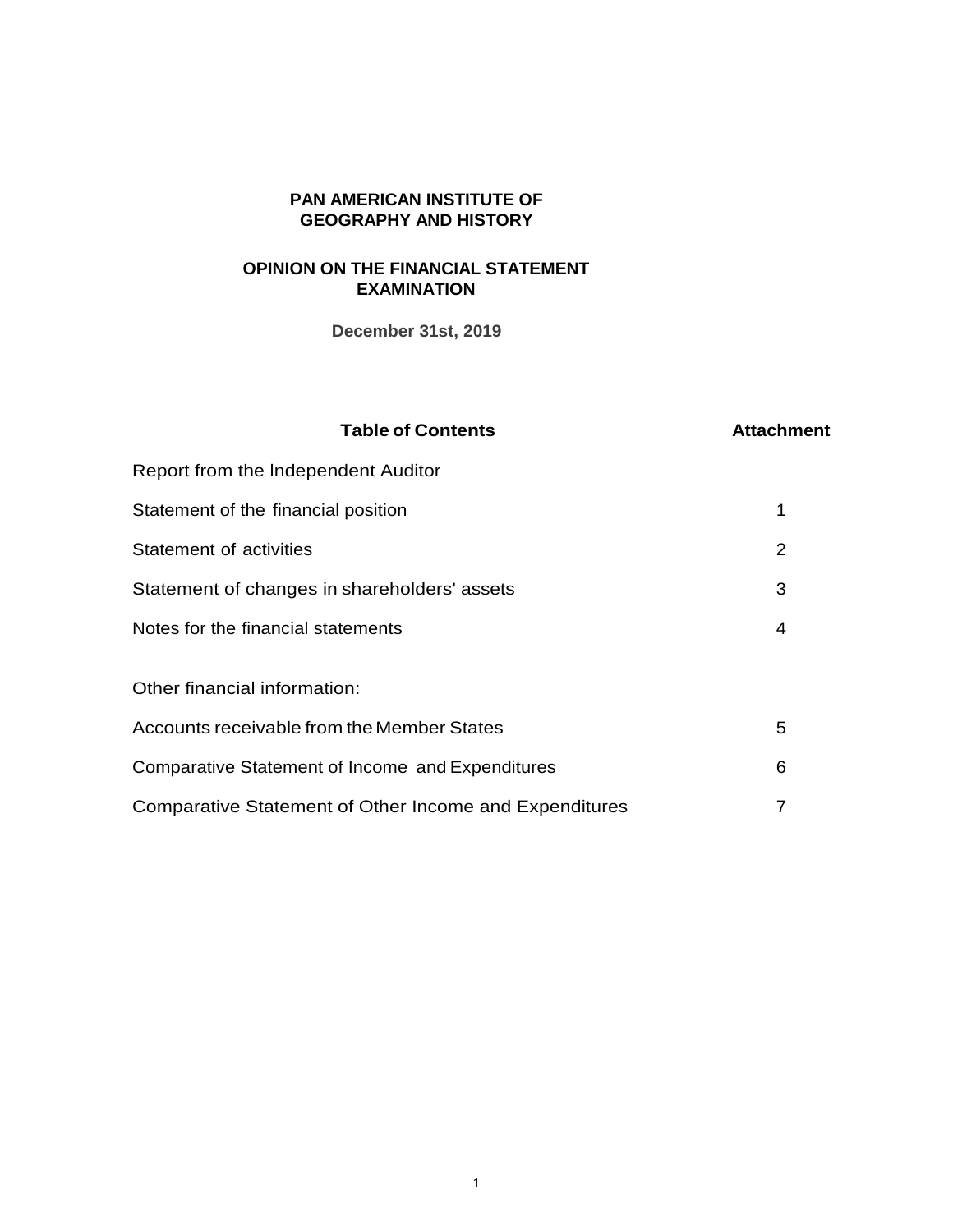#### **Report from the Independent Auditor**

To the President of Pan American Institute of Geography and History Israel Sánchez Moreno

#### *Opinion*

We have audited the financial statements of the **Pan American Institute of Geography and History (the Institute),** covering the status of the financial situation as of December 31<sup>st</sup> in both 2019 and 2018, and the status of activities and of variations in the corresponding assets for the years ending on those dates. There are also the explanatory notes to the financial statements, which include a summary of the significant accounting policies. The financial statements have been prepared in accordance with the accounting rules of the PAIGH "Financial Regulations" and, secondarily, in accordance with the Mexican Financial lnformation Standards.

In our opinion, the attached financial statements reasonably present, in all material aspects, the financial situation of **Pan American Institute of Geography and History** as of December 31<sup>st</sup> in 2019 and in 2018. Also the outcome and the variations in the assets corresponding to the financial years ending on those dates, in accordance with the accounting rules for financial information established in the "Financial Regulations" and, secondarily, in accordance with the Mexican Financial lnformation Standards and also the internal control that the "Secretariat" deems necessary for making it possible to prepare financial statements free from any material misstatement arising from fraud or error.

#### *Basis for the opinion*

We have made our audit in compliance with the Mexican Financial lnformation Standards and the internal control considered by the "Secretariat" necessary to enable the preparation of the financial statements. Our responsibilities, under these standards, are described below in the section *Responsibilities of the Auditor concerning the audited financial statements,* of this report. We are independent from the lnstitute, in compliance with the ethical requirements for financial statements in Mexico, contained in the Professional Ethics Code of the Mexican lnstitute of Public Accountants (Professional Ethics Code) and applicable in our audit. Moreover, we have complied with the other ethical responsibilities in accordance with the Professional Ethics Code. We consider that the evidence of the audit that we have obtained provides a sufficient and appropriate basis for our opinion.

#### *Responsibilities of the "Secretariat" and of those Responsible for the Administration of the lnstitute concerning the financial statements*

The "Secretariat" is responsible for a reasonable preparation and presentation of the financial statements, in accordance with the accounting rules for financial information established in the "Financial Regulations". And, secondarily, in the Mexican Financial lnformation Standards, and also the internal control that the "Secretariat" deems necessary for enabling the preparation of financial statements free from any material deviations arising from fraud or error.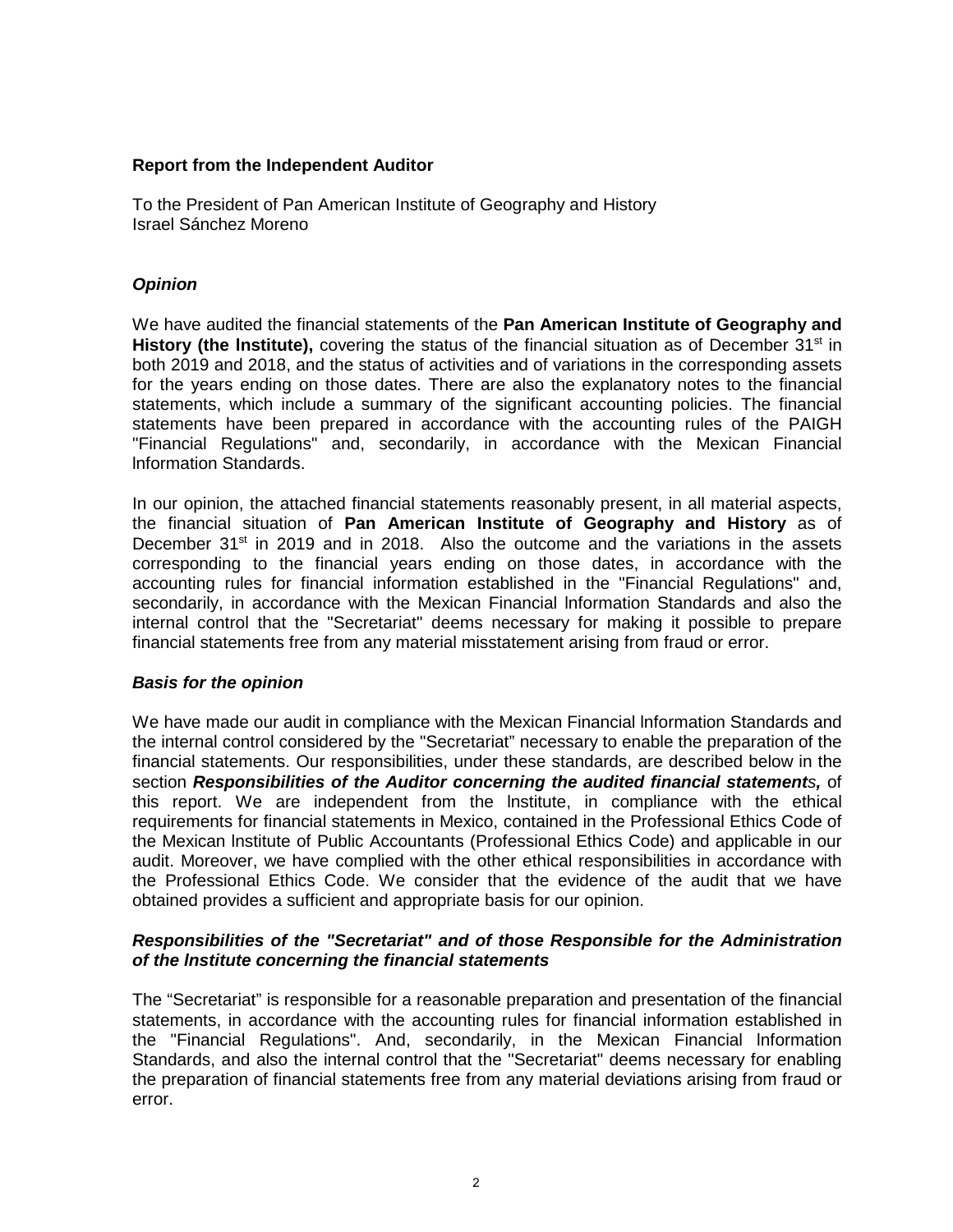In the preparation of the financial statements, the "Secretariat" is responsible for assessing the capacity of the lnstitute to maintain its assets, to continue as an lnternational Organization and to achieve the purposes for which it was created, disclosing, as applicable, matters relating to its being an active organization and using the accounting principle of a going concern, except in the case of the "Secretariat" intending to dissolve the lnstitute or cease operations, or when there is no other more realistic alternative.

The head of the "Secretariat" is responsible for the supervision of the financial information process of the lnstitute.

#### *Responsibilities of the Auditor concerning the audit of the financial statements*

Our purposes are to obtain reasonable certainty that the financial statements as a whole are free from material mistakes arising from fraud or error, and to issue an audit report containing our opinion. Reasonable certainty is a high degree of certainty, but this does not guarantee that material mistakes, if any, are always detected, even in an audit prepared under the lnternational Auditing Standards. Mistakes can be due to fraud or error and are considered material if, individually or in aggregate form, it could, to a reasonable degree, have been foreseen that they would influence the economic decisions that the users take, on the basis of the financial statements.

As part of an audit in conformity with the accounting rules for financial information established in the "Financial Regulations" and, secondarily, with the Mexican Financial lnformation Standards, and also the internal control that the "Secretariat" deems necessary for enabling the preparation of financial statements, we apply our professional judgment and maintain a professional skepticism during the whole audit process. We also:

- ldentified and appraised in the financial statements all risks of material deviation arising from fraud or error, designing and applying audit procedures to deal with such risks and obtain sufficient and appropriate auditing evidence for providing a basis for our opinion. The risk of failing to detect a material deviation due to fraud is higher than in the case of a material inaccuracy due to error, since the fraud may imply collusion, falsification, deliberate omissions, intentionally wrong statements or the evasion of internal controls.
- Gained knowledge about internal controls relevant to the audit in order to design audit procedures that are appropriate in terms of the circumstances and not intended for giving opinion on the effectiveness of internal control within the Institute.
- Evaluated the appropriateness of the accounting policies applied and the rationality of the accounting estimates and of the corresponding information disclosed by the "Secretariat".
- Reached conclusions about the appropriateness of the use, by the "Secretariat", of the going concern principle in accounting and, with the evidence obtained from the audit, we concluded whether there is or is not any material deviation related to the facts or to conditions that may cause significant doubts about the capacity of the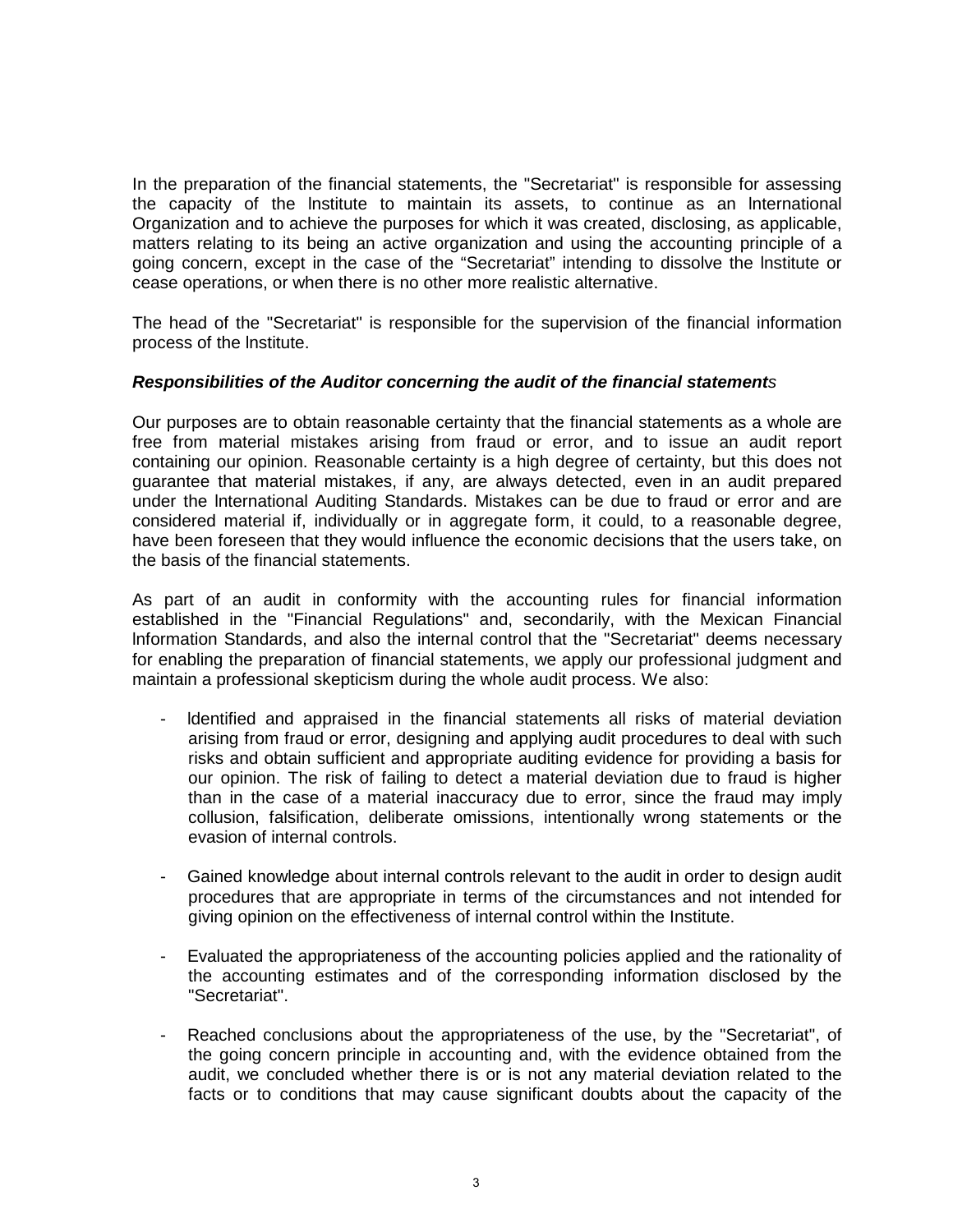lnstitute to continue as an active Organization. lf we find that there is a material uncertainty, it is necessary for us to draw the attention in our audit report to the relevant information disclosed in the financial statement or, if such disclosures are not appropriate, that we express a revised opinion. Our findings are based on the evidence obtained in the audit up to the date of our audit report. However, future occurrences or conditions may be cause for the lnstitute to cease being a going concern.

- Assessed comprehensively, the presentation, structure and content of the financial statements, including the information disclosed, and check if the financial statements portray the transactions and underlying facts in a way that achieves a reasonable presentation.
- lnformed the head of the "Secretariat" of the lnstitute, about the scope and timing of performing the audit and its significant findings, also about any significant deficiency in the internal control identified in the audit process, among other issues.

Yours Vieyra Mota y Asociados, S.C.

*/Signed/* L.C.C. Ricardo Vieyra Gómez Professional ID. 3338022

Mexico City, June 2nd, 2020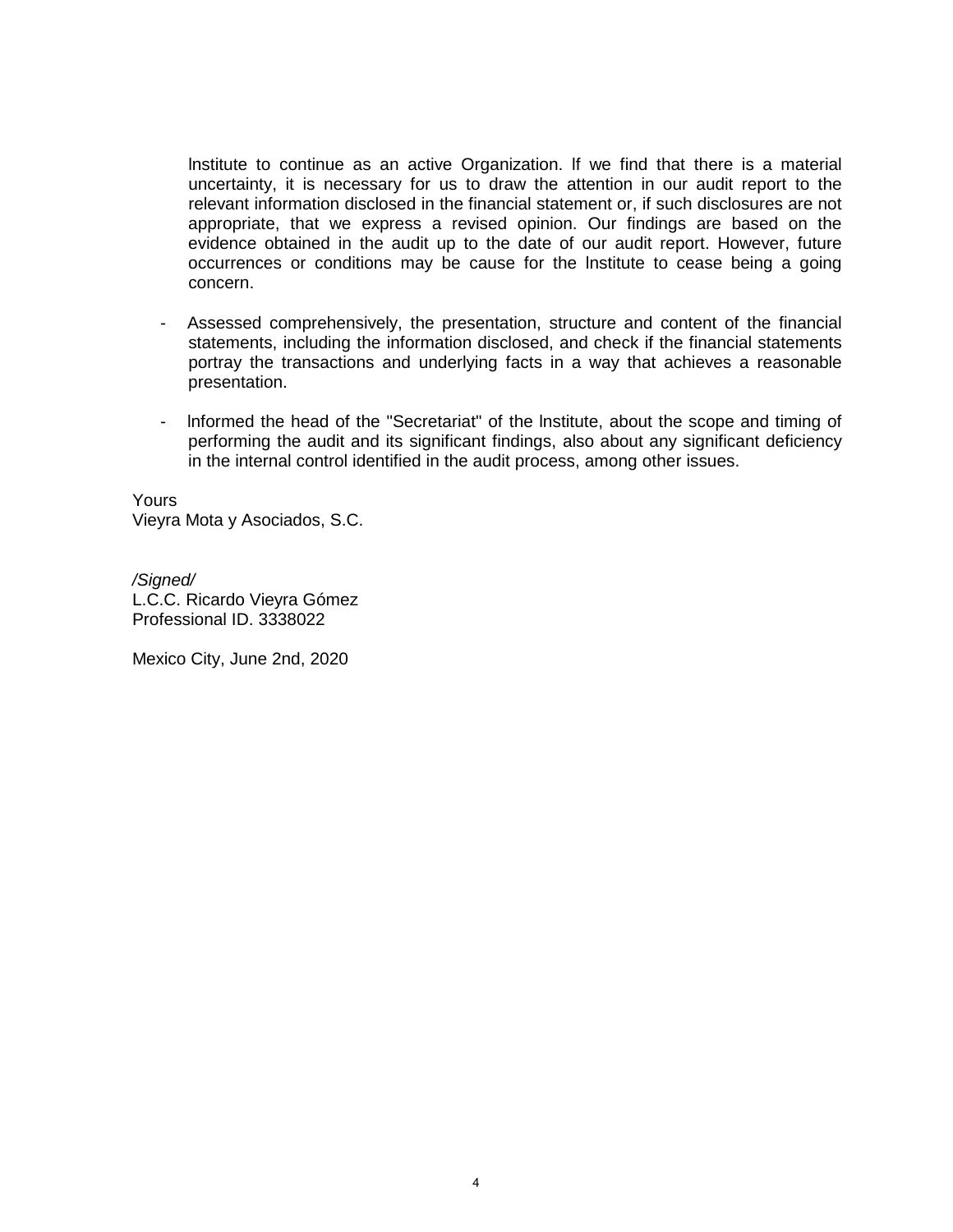#### **( US Dollars - note 2 ) PAN AMERICAN INSTITUTE OF GEOGRAPHY AND HISTORY - note 1 STATEMENT OF THE FINANCIAL POSITION as of December 31, 2019 and 2018**

| <b>ASSETS</b>                     |    | 2019    |    | 2018    | <b>LIABILITIES</b>                   | 2019         |    | 2018    |
|-----------------------------------|----|---------|----|---------|--------------------------------------|--------------|----|---------|
| <b>CURRENT ASSETS</b>             |    |         |    |         | <b>SHORT TERM LIABILITIES</b>        |              |    |         |
| Cash and banks (note 2 d)         | \$ | 304,968 | \$ | 356,808 | Sundry creditors (note 8)            | \$<br>15,192 | \$ | 22,147  |
| Fixed term deposits (note 2 e)    |    | 613,485 |    | 613,113 | Payments for future charges (note 9) | 10,776       |    | 16,429  |
| Sundry debtors (note 6)           |    | 9,814   |    | 18,527  | Retirement fund (note 8)             | 29,721       |    | 27,749  |
| <b>TOTAL CURRENT ASSETS</b>       |    | 928,267 |    | 988,448 | <b>TOTAL LIABILITIES</b>             | 55,689       |    | 66,325  |
| <b>NON-CURRENT ASSETS</b>         |    |         |    |         | Asset                                |              |    |         |
| Expenses paid in advance (note 7) |    | 128     |    | 123     | Equity fund (notes 2 b and 11)       | 872,706      |    | 922,246 |
|                                   |    |         |    |         |                                      |              |    |         |
| <b>TOTAL NON-CURRENT ASSETS</b>   |    | 128     |    | 123<br> | <b>TOTAL EQUITY</b>                  | 872.706      |    | 922,246 |
|                                   |    |         |    |         |                                      |              |    |         |
| <b>TOTAL ASSETS</b>               | S  | 928,395 | S  | 988,571 | <b>TOTAL LIABILITIES AND EQUITY</b>  | 928,395      | S. | 988,571 |

**The accompanying notes are part of this financial statement.**

**We declare under oath, that the financial statements and their accompanying notes are reasonably correct and are the responsibility of the issuer.**

**César Fernando Rodríguez Tomeo Secretary General \_\_\_\_\_\_\_\_\_\_\_\_\_\_\_\_\_\_\_\_\_\_\_\_\_\_\_\_\_\_\_\_\_\_\_\_ \_\_\_\_\_\_\_\_\_\_\_\_\_\_\_\_\_\_\_\_\_\_\_\_\_\_\_\_\_\_\_\_\_\_\_\_\_\_\_**

**Julieta García Castelo Head of Accounting**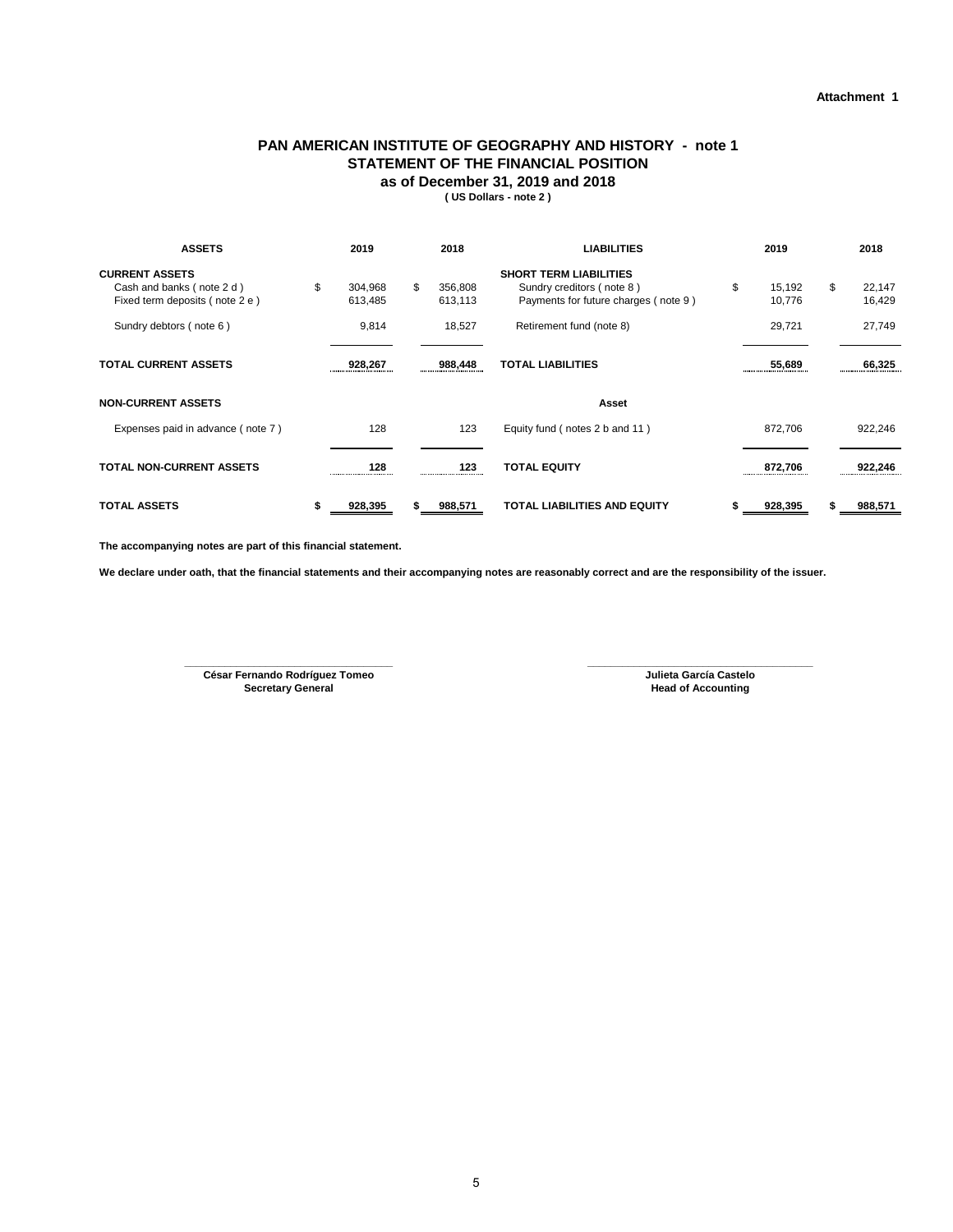#### **PAN AMERICAN INSTITUTE OF GEOGRAPHY AND HISTORY - note 1 STATEMENT OF ACTIVITIES**

#### **from January 1st to December 31st, 2019 and 2018**

**( US Dollars - note 2 )**

|                                                                                                                                                    | 2019                                         | 2018                                        |
|----------------------------------------------------------------------------------------------------------------------------------------------------|----------------------------------------------|---------------------------------------------|
| Revenue from fees (attachment 6)<br>From the financial year<br>From previous financial years (attachment 2 a)                                      | \$<br>421,249<br>46,317                      | \$<br>440,190<br>77,234                     |
|                                                                                                                                                    | 467,566                                      | 517,424                                     |
| Other income (attachment 7)<br>Interest earned<br>Publications<br>Services to third parties<br>Cooperating partners<br>Sundry                      | 1,667<br>6,077<br>17,364<br>18,183<br>18,674 | 1,665<br>22,412<br>19,011<br>6,701<br>9,706 |
|                                                                                                                                                    | 61,965                                       | 59,495                                      |
| TOTAL INCOME OF THE YEAR                                                                                                                           | \$<br>529,531                                | \$<br>576,919                               |
| Regular Fund Disbursements (attachment 6)<br>Personnel<br>Technical assistance, information, outreach and statutory meetings<br>Operating expenses | 186,534<br>244,322<br>13,647                 | 188,300<br>207,713<br>22,987                |
|                                                                                                                                                    | 444,503                                      | 419,000                                     |
| Disbursements of the year being accounted for<br>Expenditures from administrative fund (attachment 7)                                              | 39,222<br>43,340                             | 55,105<br>50,919                            |
|                                                                                                                                                    | 82,562                                       | 106,024                                     |
| TOTAL EXPENDITURES OF THE YEAR                                                                                                                     | 527,065                                      | 525,024                                     |
| REMAINING INCOME AFTER DISBURSEMENTS FROM<br>THE GENERAL FUND                                                                                      | \$<br>2,466                                  | \$<br>51,895                                |
| Minus: Reserved funds of the annual budget                                                                                                         | (55, 513)                                    | (38,036)                                    |
| Net remainder from the financial year                                                                                                              | \$<br>(53,047)                               | \$<br>13,859                                |
|                                                                                                                                                    |                                              |                                             |

**The accompanying notes are part of this financial statement.**

**We declare under oath, that the financial statements and their accompanying notes are reasonably correct and are the responsibility of the issuer.**

> **\_\_\_\_\_\_\_\_\_\_\_\_\_\_\_\_\_\_\_\_\_\_\_\_\_\_\_\_\_\_\_\_\_\_\_\_ César Fernando Rodríguez Tomeo Secretary General 1986 Head of Accounting**

**\_\_\_\_\_\_\_\_\_\_\_\_\_\_\_\_\_\_\_\_\_\_\_\_\_\_\_\_\_\_\_\_\_\_\_\_\_\_\_ Julieta García Castelo**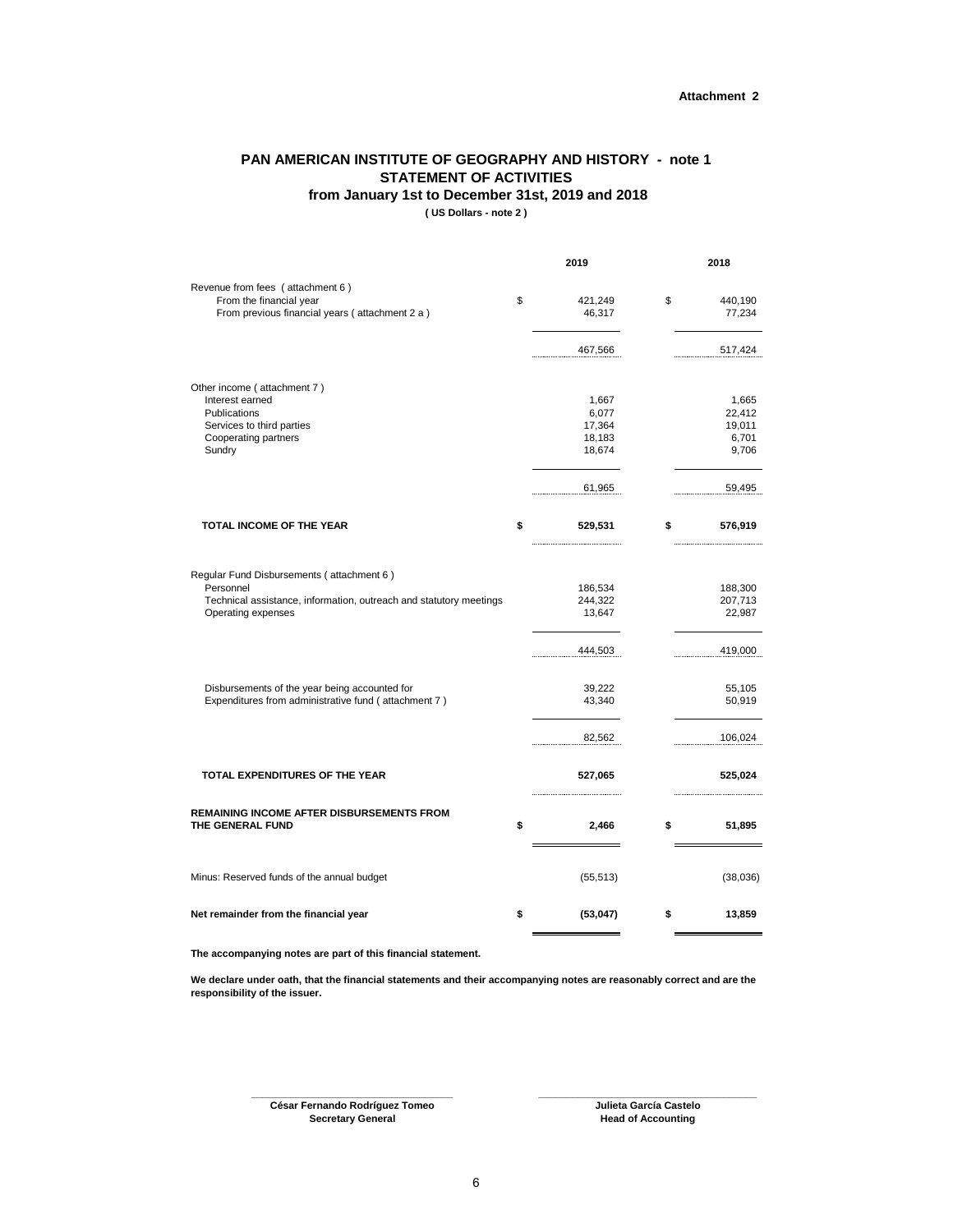#### **PAN AMERICAN INSTITUTE OF GEOGRAPHY AND HISTORY - note 1 STATEMENT OF CHANGES IN SHAREHOLDERS' ASSETS ( note 2 b and 11 ) Years ended on December 31, 2019 and 2018**

**( US Dollars - note 2 )**

|                                                                                                                                                                                 | Reserve<br>Fund<br>(note 2 c) | Operating<br>Fund | Special<br>Fund                 | <b>Budgeted</b><br>Reserved<br>Fund | <b>Total</b>                    |
|---------------------------------------------------------------------------------------------------------------------------------------------------------------------------------|-------------------------------|-------------------|---------------------------------|-------------------------------------|---------------------------------|
| Assets as of December 31, 2017                                                                                                                                                  | \$<br>33,235                  | 196,848           | 756,163                         | $-$ \$                              | 986,246                         |
| 2018<br>Plus:                                                                                                                                                                   |                               |                   |                                 |                                     |                                 |
| Transfer of indemnities for personnel                                                                                                                                           | 18,401                        |                   |                                 |                                     | 18,401                          |
| Increment to retirement fund                                                                                                                                                    | 6,578                         |                   |                                 |                                     | 6,578                           |
| Income from funds recovery<br>Transfer of Other Funds to Special Fund                                                                                                           |                               |                   | 4,857<br>4,500                  |                                     | 4,857<br>4,500                  |
| Minus:                                                                                                                                                                          |                               |                   |                                 |                                     |                                 |
| Losses due to exchange rate                                                                                                                                                     | (3,238)                       |                   |                                 |                                     | (3, 238)                        |
| Payment into retirement fund                                                                                                                                                    | (8,826)                       |                   |                                 |                                     | (8, 826)                        |
| Transfer to retirement fund                                                                                                                                                     | (27, 749)                     |                   |                                 |                                     | (27, 749)                       |
| Expenditures financed by the funds                                                                                                                                              |                               |                   | (110, 418)                      |                                     | (110, 418)                      |
| Plus:<br>Distribution of surplus of the financial year (note 11)                                                                                                                |                               |                   | 13,859                          | 38,036                              | 51,895                          |
|                                                                                                                                                                                 |                               |                   |                                 |                                     |                                 |
| Assets as of December 31, 2018                                                                                                                                                  | 18,401 \$                     | 196,848 \$        | 668,961 \$                      | 38,036 \$                           | 922,246                         |
| 2019<br>Minus:<br>Expenditures from changes to means of transport<br>Expenditures from the 91st Meeting of the Authorities<br>Expenditures from purchase of computing equipment |                               |                   | (12,000)<br>(7, 100)<br>(4,674) |                                     | (12,000)<br>(7, 100)<br>(4,674) |
| Expenditures financed by the funds<br>Paying off the balance of the Reserve Fund of 2018<br>Plus:                                                                               |                               |                   | (3,065)<br>$\overline{a}$       | (25, 167)<br>(10, 869)              | (28, 232)<br>(10, 869)          |
| 2018 Surplus                                                                                                                                                                    |                               |                   | 10,869                          |                                     | 10,869                          |
| Distribution of surplus of the financial year                                                                                                                                   |                               |                   | 2,466                           |                                     | 2,466                           |
| Funds not disbursed during the period                                                                                                                                           |                               |                   |                                 |                                     |                                 |
| Assets as of December 31, 2019                                                                                                                                                  | \$<br>18,401                  | 196,848<br>\$     | \$<br>655,457                   | 2,000                               | \$<br>872,706                   |
|                                                                                                                                                                                 |                               |                   |                                 |                                     |                                 |

**The accompanying notes are part of this financial statement.**

**We declare under oath, that the financial statements and their accompanying notes are reasonably correct and are the responsibility of the issuer.**

**Secretary General \_\_\_\_\_\_\_\_\_\_\_\_\_\_\_\_\_\_\_\_\_\_\_\_\_\_\_\_\_\_\_\_\_\_\_\_ César Fernando Rodríguez Tomeo** **\_\_\_\_\_\_\_\_\_\_\_\_\_\_\_\_\_\_\_\_\_\_\_\_\_\_\_\_\_\_\_\_\_\_\_\_\_\_\_ Julieta García Castelo Head of Accounting**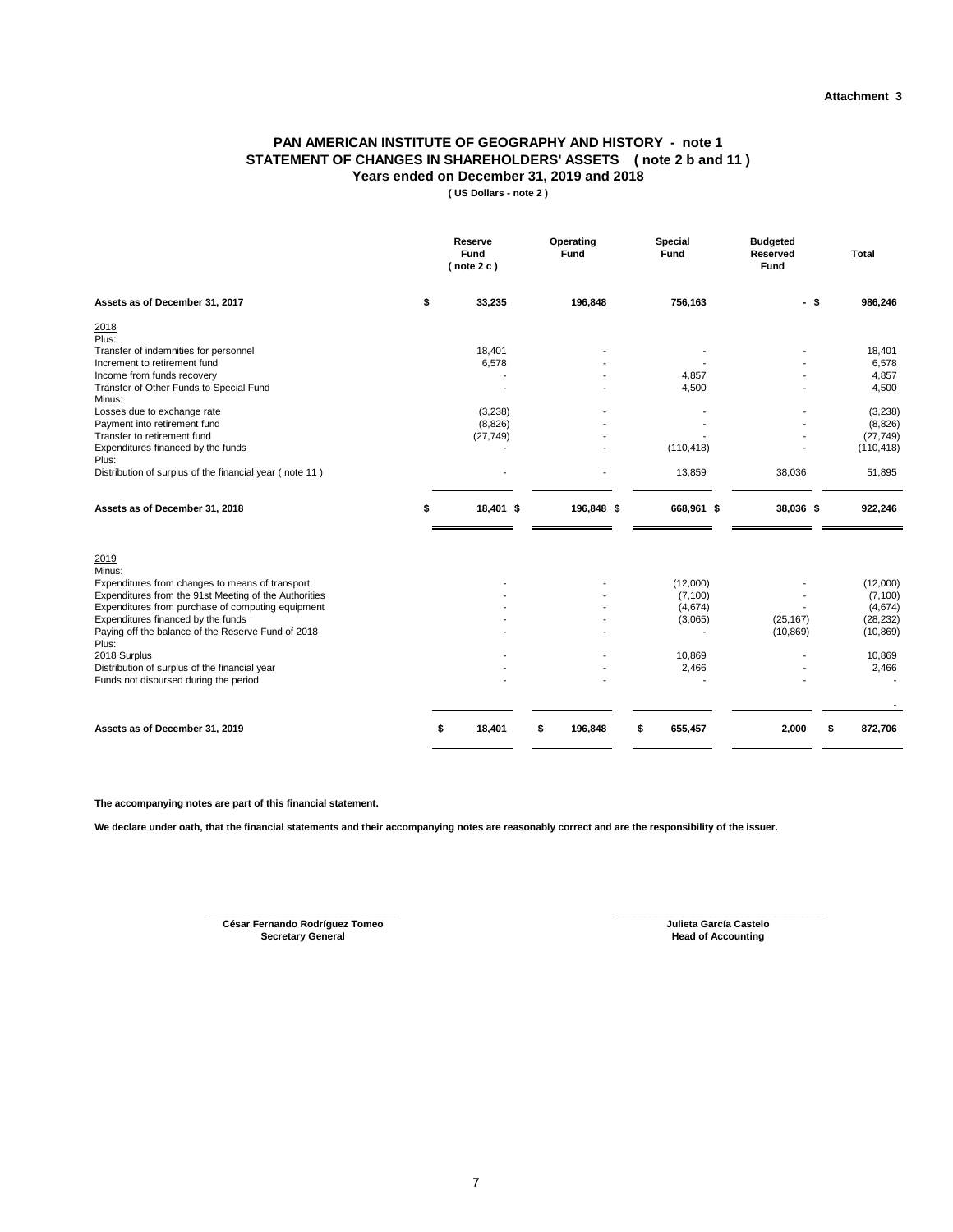# **Attachment 4**

#### **PAN AMERICAN INSTITUTE OF GEOGRAPHY AND HISTORY (PAIGH) Notes for the Financial Statements December 31, 2019 (USD)**

#### **1. BACKGROUND AND PURPOSES**

The PAIGH was created on February 7th, 1928 during the VI American Conference organized by the Ministers of the American States in Havana, Cuba; and at the request of the Mexican Government, the PAIGH Conference venue was in Mexico City.

The President of the Mexican Republic, Pascual Ortiz Rubio, by means of a decree dated May 3rd, 1930, made available to the American Nations the building that is being used as of today.

The use of the building to house the lnstitute was confirmed by the Seat Agreement between the Government of the United Mexican States and PAIGH dated May 15, 1980, signed by President Jose Lopez Portillo.

In 1949, PAIGH signed an agreement with the council of the Organization of American States (OAS), by which it became the first specialized organism of the latter. This agreement was amended and signed in the City of Washington, DC, on May 6th, 1974 and is still in force.

On the 21st General Assembly of the PAIGH held on October  $25<sup>th</sup> - 27th$ , 2017, in the City of Panama, Panama, it was agreed to select the authorities who will hold their positions until the 22nd General Assembly, as follows:

| President                                | <b>Israel Sánchez</b>       | Panama     |
|------------------------------------------|-----------------------------|------------|
| <b>Vice President</b>                    | Alejandra Coll              | Chile      |
| <b>Secretary General</b>                 | César Rodríguez             | Uruguay    |
| President of the Cartography Commission  | Max Lobo                    | Costa Rica |
| Vice President of the<br>Cartography     | Álvaro Álvarez              | Costa Rica |
| Commission                               |                             |            |
| President of the Geography Commission    | Patricia Solís              | <b>USA</b> |
| Vice President of the<br>Geography       | Jean Parcher                | <b>USA</b> |
| Commission                               |                             |            |
| President of the History Commission      | Patricia Galeana            | Mexico     |
| Vice President of the History Commission | Rubén Ruiz                  | Mexico     |
| President of the Geophysics Commission   | <b>Mario Ruiz</b>           | Ecuador    |
| Vice President of the<br>Geophysics      | Alexandra Patricia Alvarado | Ecuador    |
| Commission                               |                             |            |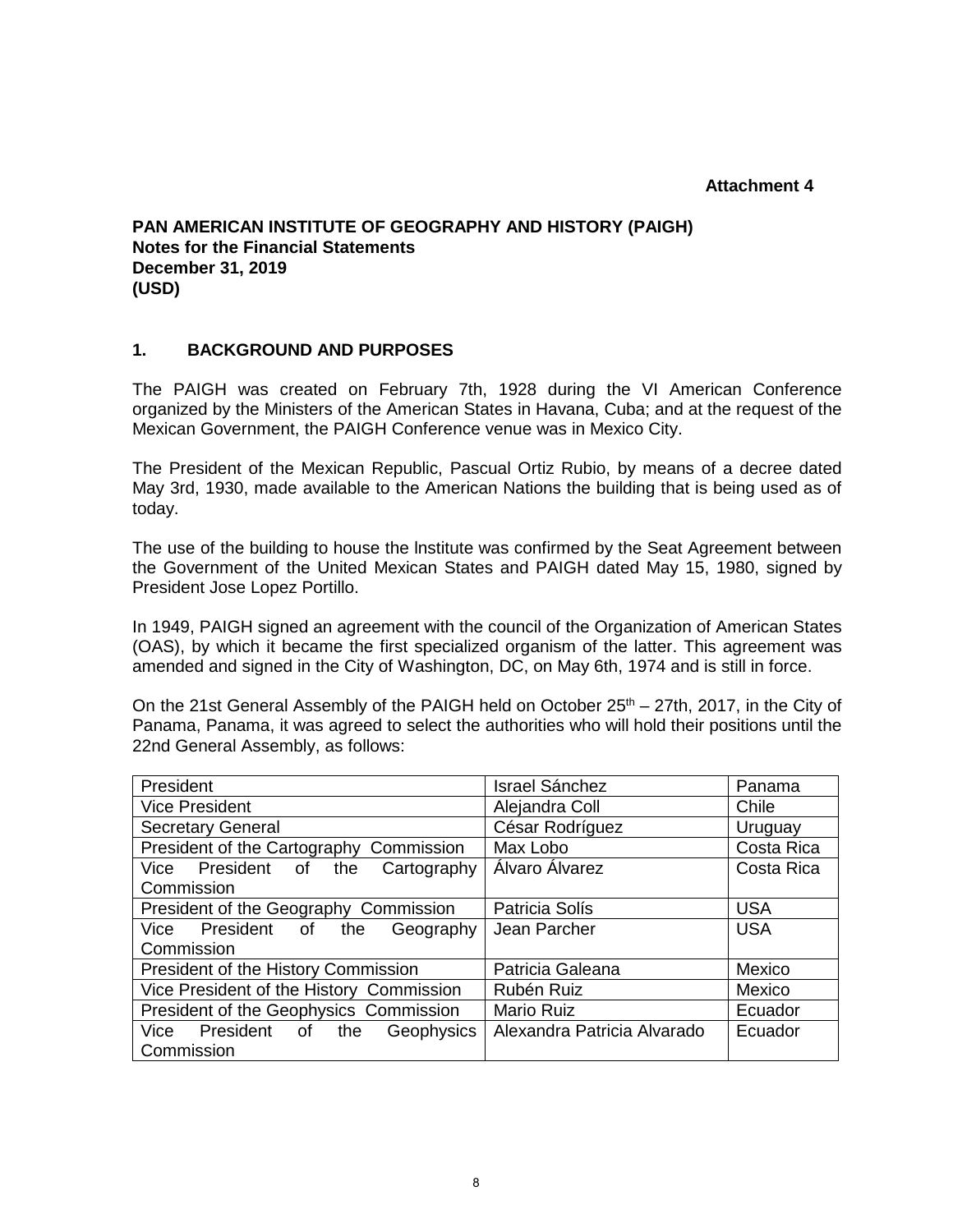The goals of the PAIGH are:

To encourage, coordinate and make widely known the mapping, geographic, geophysical and history studies, also those involving related sciences that are of interest for America.

To promote and carry out studies and training in these disciplines.

To promote cooperation between the institutes for these disciplines in America, also with the relevant international organizations.

## **2. MAIN ACCOUNTING POLICIES**

The financial statements were drafted on the basis of charges and payments actually made, in order to record the income and expenditures that the operations determine.

The accounting information, also the records and financial statements issued, are prepared by using as currency the United States dollar (as of December 31st, 2019, with \$19.53 Mexican pesos to the dollar).

#### **a) Income from Membership Fees**

The item of income from membership fees is the primary source from which PAIGH obtains funds. In 2019, the receipt of late fee payments corresponding to previous financial years amounted to US\$ 46,317. There is a delay in the payment of these fees; as of the end of the financial year, this amounts to US\$ 796,015. This amount includes US\$ 165,407 from the year 2019 and US\$ 630,608 from previous years.

As is indicated by Articles 27, 28 and 29 of the financial rules of the Organization:

Article 27. "The Secretary General is authorized to start procedures leading to obtaining fee payments in arrears from the Member States and to submit to the Directing Council the agreement proposal that has been analyzed and is accepted by all parties, between the PAIGH and the authorities of the Member State in arrears."

Article 28. "The Member States that, on the date of the first day of the General Assembly, are up-to-date in their payments or owe only one fee payment will have the right for their citizens to be elected to positions of authority in the PAIGH."

Article 29. "Member States that have not paid their membership fees for more than five periods will not be entitled to vote at the lnstitute's meetings. At the same time, they will lose the right to approval of their projects and any other benefit".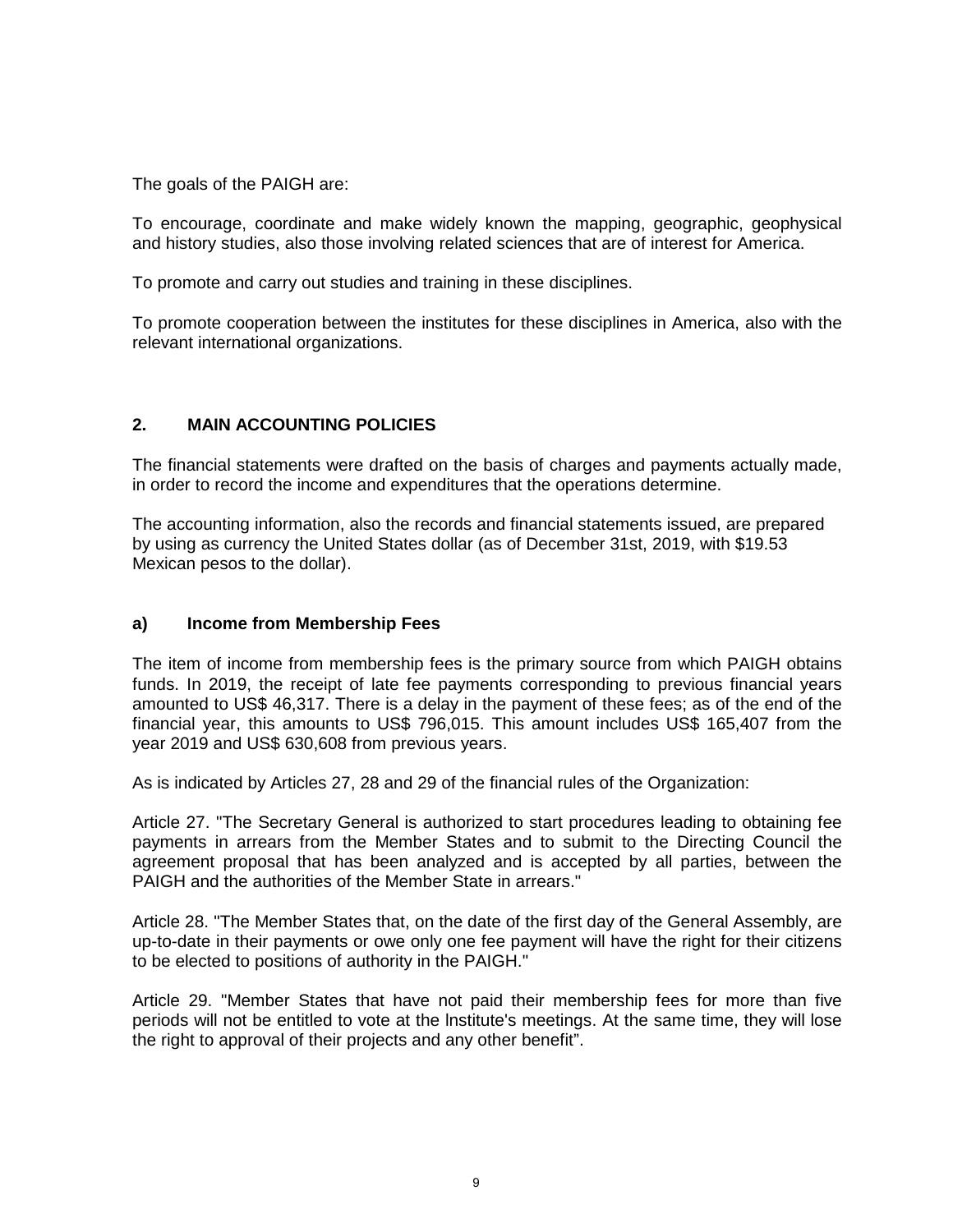#### **b) Assets**

Changes reflected in the situation of the assets of the PAIGH during the financial year under review are shown in Attachment 3.

"Jose Toribio Medina" Bibliographic Resource of the PAIGH

Based on the written statement issued by the Secretariat for Foreign Relations of the United Mexican States on March 20th, 1997, point number 1 states that: ''The Mexican Government through the National Anthropology and History School (in Spanish, ENAH) will undertake the management of the "Jose Toribio Medina" Bibliographic Resource of the PAIGH, consisting of:

- a) Library collections and books.
- b) Library of collections and series of journals, magazines and newspapers.

In accordance with the loan agreement signed on August 30th, 2002 by the authorities of the PAIGH, of the National Anthropology and History Institute (in Spanish, INAH), and of the National Anthropology and History School (ENAH), the Bibliographic Resource was delivered to the ENAH for which it is preparing an inventory for the purpose of safeguarding the whole of it.

Under this loan agreement, the use and management of the "Jose Toribio Medina" Bibliographic Resource of the PAIGH was granted free of charge and for an undefined period.

The resource handed over initially consisted of 184,412 periodic publications, 34,089 books and 4,590 special materials, making 223,091 volumes in total.

Subsequently, further deliveries of material have been made, so that, as of December 31st, 2019, it makes up a total resource of 232,969 volumes, among which there are periodical publications, books, special materials and compact discs.

The delivery under the loan agreement, for the use and management of this resource, has as its only purpose being managed and made available for consultation by the public at the library of the ENAH. Therefore, PAIGH has responsibility for checking compliance with this concept and for verifying that the Bibliographic Resource is preserved in good condition.

Within the program of auditing work, a visit to the premises of the ENAH is made regularly to directly check the control and use that is made of the bibliographic archive. In relation to the situation arising from the COVID-19 pandemic in Mexico City, it was not possible to carry out this visit, which can be rescheduled when circumstances allow it. It should be pointed out that, as of the end of the 2019 financial year, the valuation of this bibliographic archive is not available, due to the cost of such an appraisal not being considered feasible.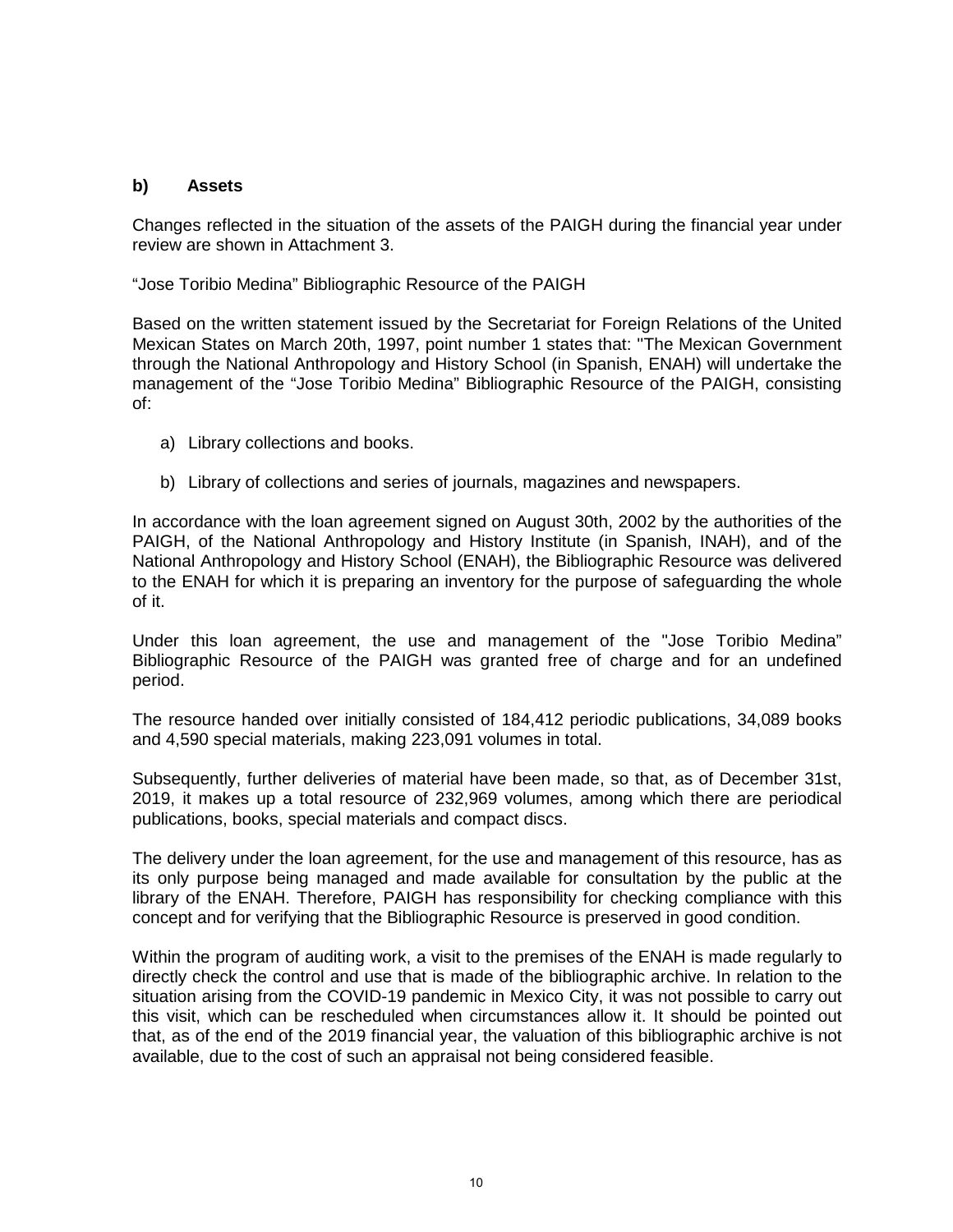#### **c) Reserve fund**

As stated in Article 42 of the Financial Regulations of the PAIGH, "The Reserve Fund was created for the purpose of undertaking the payment of indemnities to the Staff of the General Secretariat who cease providing their services to the lnstitute. The amount of this Fund will be determined by the approximate amount of such indemnities."

As of December 31st, 2019, the amount in the reserve fund for covering payments under this concept amounted to US\$ 18,401.

#### **lndemnities for terminations**

In accordance with the Federal Labor Law of the Mexican Republic, the PAIGH is liable to pay indemnities to all those employees that are terminated without cause.

#### **Seniority bonus**

In accordance with the Federal Labor Law, PAIGH staff with 15 years or more of service are entitled to, at the time of their termination, a compensation equivalent to 12 days of wages for each year of service (this salary may not exceed an amount that is twice the general minimum wage of the geographic area, in force at the date of separation).

Employees terminated without due cause or due to death are entitled to a seniority bonus determined by the number of years that they have worked for the PAIGH, even when these are less than the 15 years of service established by Law.

#### **d) Temporary investments**

Cash and temporary investments shown in the financial statements at the end of the year were obtained by using the exchange rate of the last day of each month published by the Bank of Mexico.

| <b>Bank</b>                                      | Acct. No.                  | <b>Type</b>                        | Сy                | Amount<br><b>USD 2019</b> | Amount<br><b>USD 2018</b> |
|--------------------------------------------------|----------------------------|------------------------------------|-------------------|---------------------------|---------------------------|
| <b>OAS Federal Credit Union</b><br>Inbursa, S.A. | 7171-0<br>15001970027      | Savings account<br>Company account | USD<br><b>USD</b> | 241,870<br>11.671         | 269,857<br>6.202          |
| Inbursa, S.A.<br>HSBC Mexico, S.A.               | 15001970019<br>00199153132 | Company account<br>Master account  | MXP<br>MXP        | 29.928<br>265             | 27,884<br>685             |
| HSBC Mexico, S.A.                                | 00199305252                | Special account                    | <b>USD</b>        | 18,680                    | 51,809                    |
|                                                  |                            | <b>Sub total Banks</b>             |                   | 302,414                   | 356,437                   |
|                                                  |                            | Cash                               |                   | 2,554                     | 371                       |
|                                                  |                            | <b>Total Banks &amp; Cash</b>      |                   | 304,968                   | 356,808                   |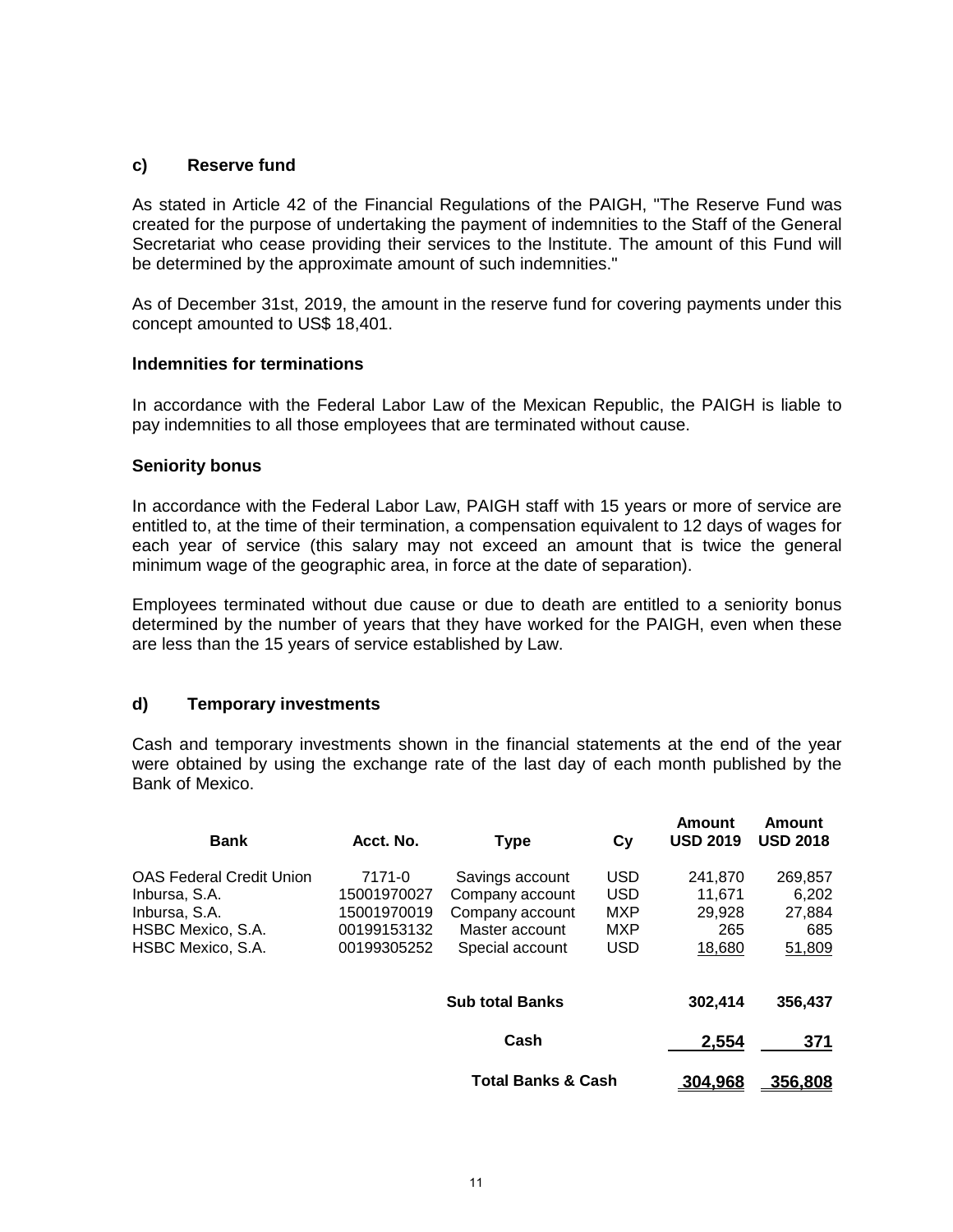#### **e) Fixed term deposits**

These are represented by the following instruments:

| Bank                            | Acct. No. | Type       | Cv   | Amount  | Amount<br><b>USD 2019 USD 2018</b> |
|---------------------------------|-----------|------------|------|---------|------------------------------------|
| <b>OAS Federal Credit Union</b> | 7171      | Fixed term | USD. | 613.485 | 613.113                            |

With OAS Federal Credit Union, the institute has four fixed-term certificates that expire and renew at three-month intervals:

| <b>Amount USD</b>    | <b>Expiry/renewal date</b> |
|----------------------|----------------------------|
| 260,813              | <b>March 2020</b>          |
| 100,301              | January 2020               |
| 102,071              | January 2020               |
| 150,300              | February 2020              |
| <b>Total 613,485</b> |                            |

#### **3. Tax situation**

The tax situation of PAIGH is based on the Convention on the Privileges and lmmunities of the United Nations, which, among other provisions, establishes the guidelines for the actions of Diplomatic Representations, as set forth by Article II concerning Property, Funds and Assets. Section seven of the above-mentioned article states that "the United Nations, its assets, income and other property shall be:

a. Exempt from all direct taxes; it is understood, however, that the United Nations will not claim exemption from taxes which are, in fact, no more than charges for public utility services."

Concerning the tax regulations for the PAIGH office (Mexico), the Federal Tax Code, in section V of the 1998 Transitory Provisions, establishes the "Tax Benefits and Exemptions for Diplomatic and Consular Missions" which, concerning this issue, states: "Diplomatic and consular missions, as well as career diplomats and consular agents, duly accredited with the Mexican Government will be granted tax benefits and exemptions in conformance with the international treaties of which Mexico is a part, or to the extent that there is reciprocity. The Public Finance and Credit Secretariat will issue rules of a general nature to regulate the amounts, time intervals, and conditions for applying these benefits and exemptions, as well as the tax refunds that may be warranted."

Article 104 of the Charter of the United Nations establishes that "The Organization shall enjoy in the territory of each of its Members such legal capacity as may be necessary for the exercise of its functions and the fulfillment of its purposes".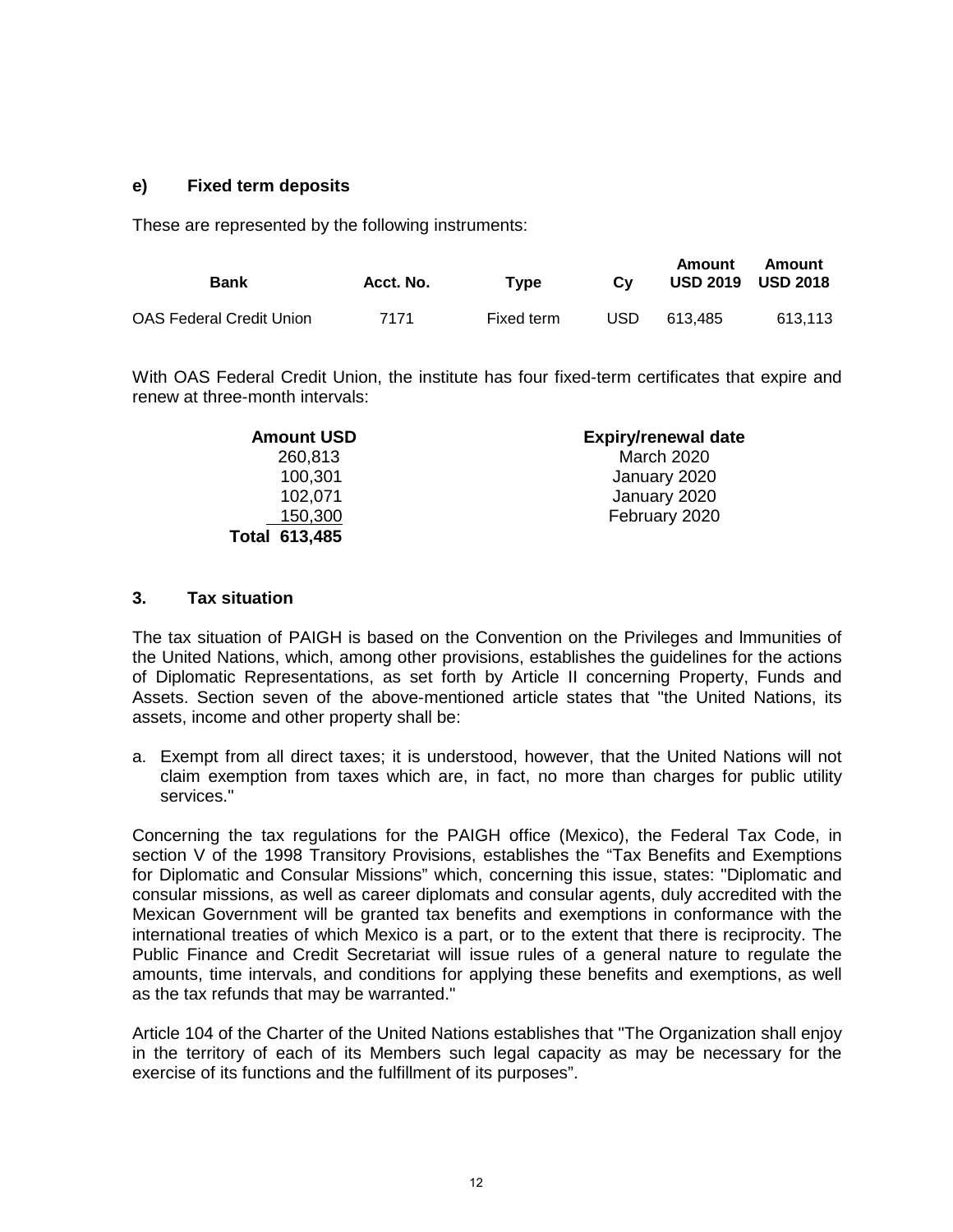Article 105 of the above-mentioned Charter establishes that "(1) The Organization shall enjoy in the territory of each of its Members such privileges and immunities as are necessary for the fulfilment of its purposes", and "(2) Representatives of the Members of the United Nations and officials of the Organization shall similarly enjoy such privileges and immunities as are necessary for the independent exercise of their functions in connection with the Organization".

## **4. PUBLICATIONS STORE**

The storage facility contains publications from multiple years -published by PAIGH- and used for purposes of publicity, distribution and sale.

The inventory as of December 31st, 2019, adds up to the amount of 12,266 items (including periodical and occasional publications) and has not been recorded within the accounting process. The foregoing is only for information purposes and is not part of the audited financial statements.

## **5. FIXED ASSETS**

The most recent valuation of the inventory of fixed assets was made on February 1st, 2018; the figures obtained from this valuation have been used to update the figures from that date up to the end of the financial year 2019, taking into consideration the corresponding purchases and discharges, as well as the appropriate depreciation.

The current procedure for recording fixed assets acquired from 1995 to the end of 2019, is to directly apply them to the expenses of the period.

#### **6. VARIOUS DEBTORS**

The balance as of 31st of December, 2019 is made up of the balance in favor of the American Express credit card (US\$ 7,069), a personal loan (US\$ 2,237) allowed to one of the employees of the Institute and US\$ 508 in a travel allowance provided and not used by one of the participants in the Consultation Meetings.

The balance in favor arises, in essence, from the refund of the cost of accommodation for the PAIGH authorities and General Secretariat personnel who were going to attend the 49th Meeting of the PAIGH Directing Council (November 2019), which was cancelled as a consequence of the social movement that occurred in Chile, the host country.

#### **7. EXPENSES PAID IN ADVANCE**

The balance of the account (US\$ 128) is made up of the guarantee deposit paid to "Estación de Servicio Observatorio, S.A." (fuel supplier).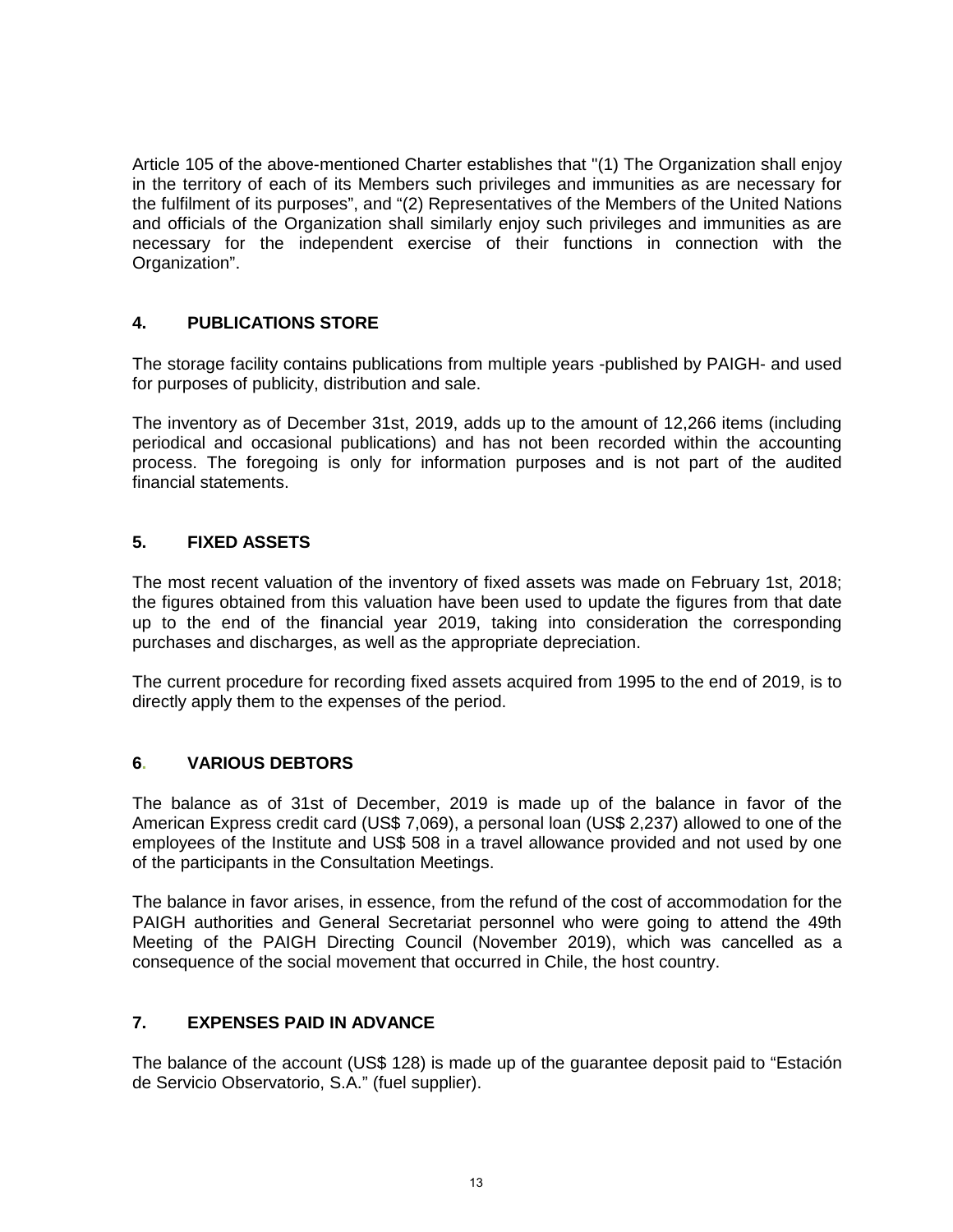## **8. VARIOUS CREDITORS**

The balance of the account comprises the following creditors:

| <b>Various creditors</b>               | 2019       | 2018      |
|----------------------------------------|------------|-----------|
|                                        |            |           |
| 6th CAF - PAIGH Agreement              | 1,500<br>S | 4,000     |
| 7th CAF - PAIGH Agreement              | 4,443      | 4,805     |
| National Geographic Information Center | 5,493      | 8,367     |
| Guadalupe Romero and Rubí Soto         |            | 223       |
| <b>Project Funds</b>                   |            | 1,000     |
| Social Security and Infonavit charges  | 3,549      | 3,353     |
| Rosemarie Fonseca                      |            | 264       |
| Retirement fund interest               | 207        | 135       |
| Total                                  | \$15,192   | \$ 22,147 |

#### **Retirement fund**

Currently, only one employee has a retirement fund, in accordance with her employment contract, and this will be provided when she ceases to give service to this Institute. The figure, as of the 31st of December, amounts to US\$ 29,721.

#### **9. PAYMENTS ON ACCOUNT FOR FUTURE FEES**

This item includes the annual membership fees paid in advance, as indicated below:

| <b>Member States</b> | 2019        | 2018               |
|----------------------|-------------|--------------------|
| Costa Rica<br>Haiti  | S<br>10,776 | S<br>144<br>16,285 |
| Total                | \$10,776    | \$16,429           |

#### **10. EQUITY FUNDS**

At the end of the financial year, this item comprised the following: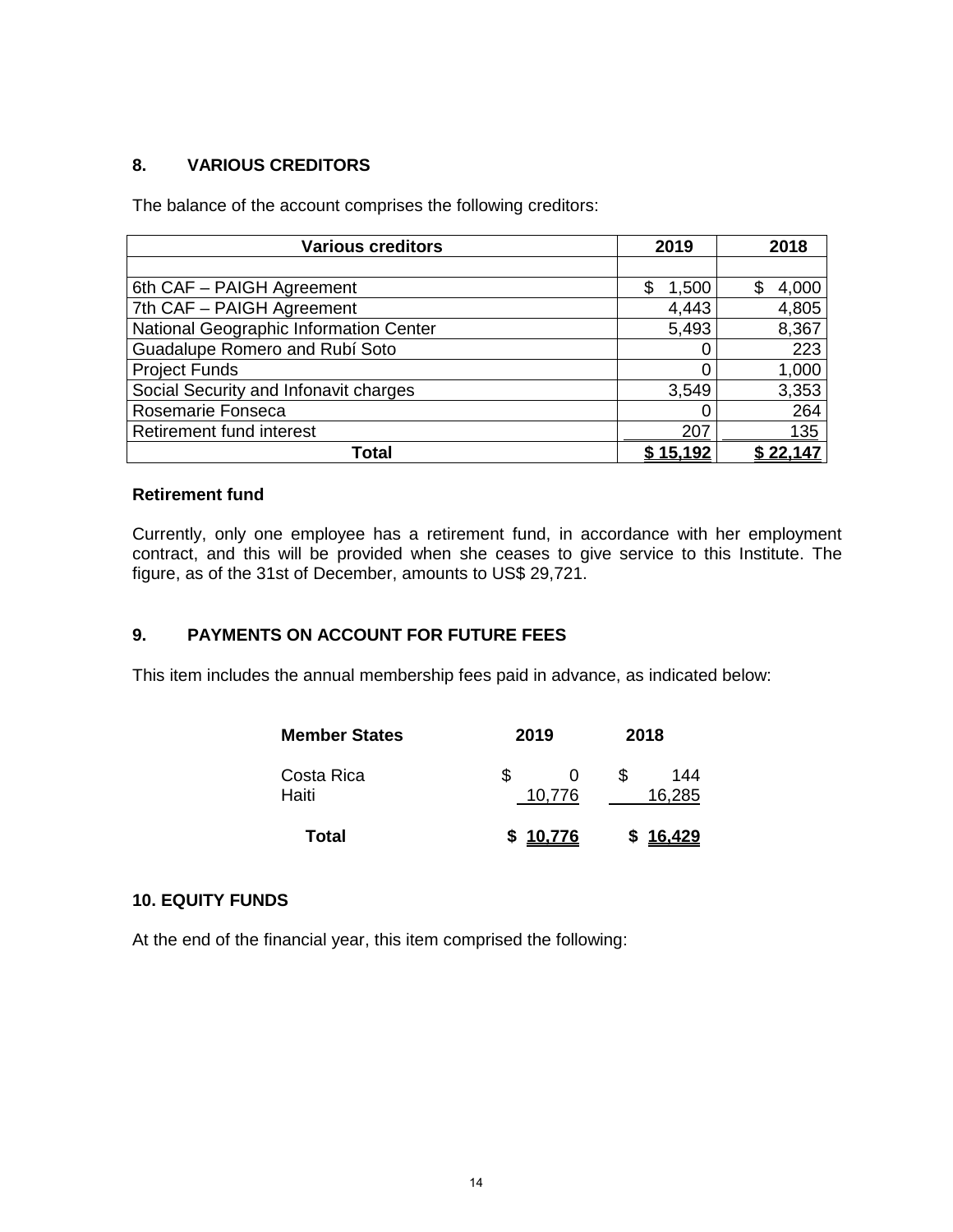| <b>Account</b>              | 2019      | 2018      |
|-----------------------------|-----------|-----------|
| Reserve Fund                | 18,401    | 18,401    |
| <b>Operating Fund</b>       | 196,848   | 196,848   |
| <b>Budget Reserve Fund</b>  | 2,000     | 38,036    |
| <b>Special Fund</b>         | 652,991   | 668,961   |
| Surplus from financial year | 2,466     |           |
| Total                       | \$872,706 | \$922,246 |

Operating Fund. Article 44 of the Financial Regulations states the following:

"The Operating Fund was set up with the intention of responding to budgetary contingencies of the lnstitute. The amount of this fund may not exceed 35% of the amount in the Regular Fund of that year."

|              |               | Amount of the<br><b>Operating</b> |
|--------------|---------------|-----------------------------------|
| Detail       | <b>Amount</b> | <b>Fund</b>                       |
| Regular Fund | \$586,656     | \$196,848                         |

Special Fund. This is governed by Article 41 of the PAIGH Financial Regulations. "The Special Fund is made up of any income that, under the concept of the membership fees, exceeds the Regular Fund and will be used for special projects approved by the Directing Council or the General Assembly. The Secretary General is authorized to deduct from the Special Projects Fund up to 5% of the amount of each of the projects in order to apply them to administration costs. For the year 2019, this Fund amounts to US\$ 652,991.

Taking into account the trends in the payment of the membership fees and the effects upon the economy of the Member States derived from the sanitary emergency caused by the COVID-19 pandemic, it is recommended that the resources of the Uncommitted Special fund be managed carefully, as this Fund supports the management and the operations of the General Secretariat during the subsequent financial years in which there may be a low rate of income into the Regular fund, such as happened in 2019.

In conclusion, as of the 31st of December, 2019, the Uncommitted Special Fund amounts to US\$ 655,457. It is important to point out that US\$ 55,513 will be taken from this fund, corresponding to the Reserved Funds of projects approved for the year 2019 that were not concluded.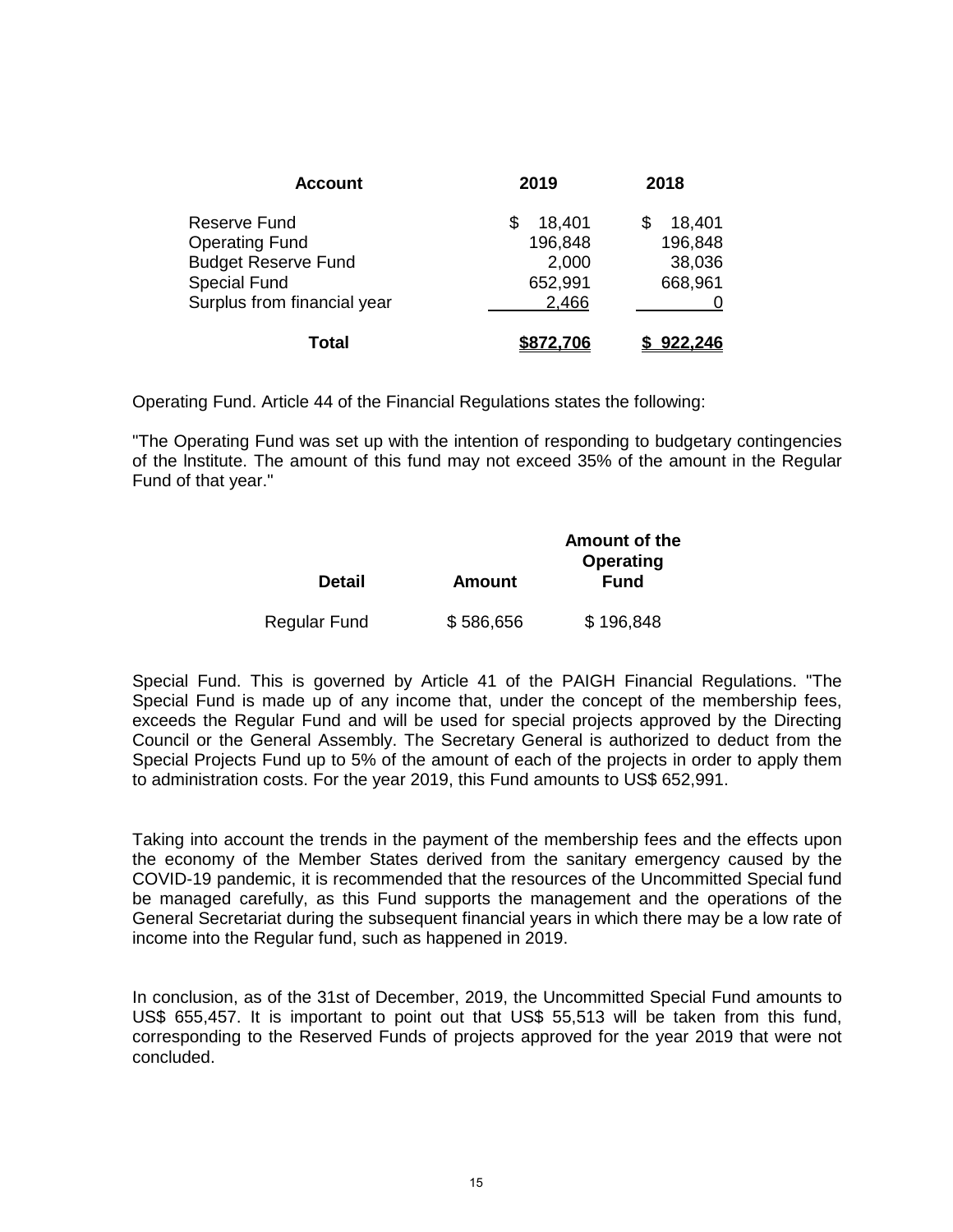#### 11. **RESPONSIBILITY FOR THE FINANCIALINFORMATION**

The financial statements have been approved for issue on June 1<sup>st</sup>, 2020, by Mr. César Fernando Rodríguez Tomeo, Secretary General, and Mrs. Julieta García Castelo, who is responsible for the financial information, and are subject to approval by the Directing Council of the lnstitute.

**The accompanying notes are part of these financial statements.**

**We declare under oath, that the financial statements and their accompanying notes are reasonably correct and are the responsibility of those who issue them.** 

**\_\_\_\_\_\_\_\_\_\_\_\_\_\_\_\_\_\_\_\_\_\_\_\_\_\_\_\_\_\_\_\_\_ \_\_\_\_\_\_\_\_\_\_\_\_\_\_\_\_\_\_\_\_\_\_\_\_\_\_\_\_ César Fernando Rodríguez Tomeo Julieta García Castelo**

**Head of Accounting and Finance**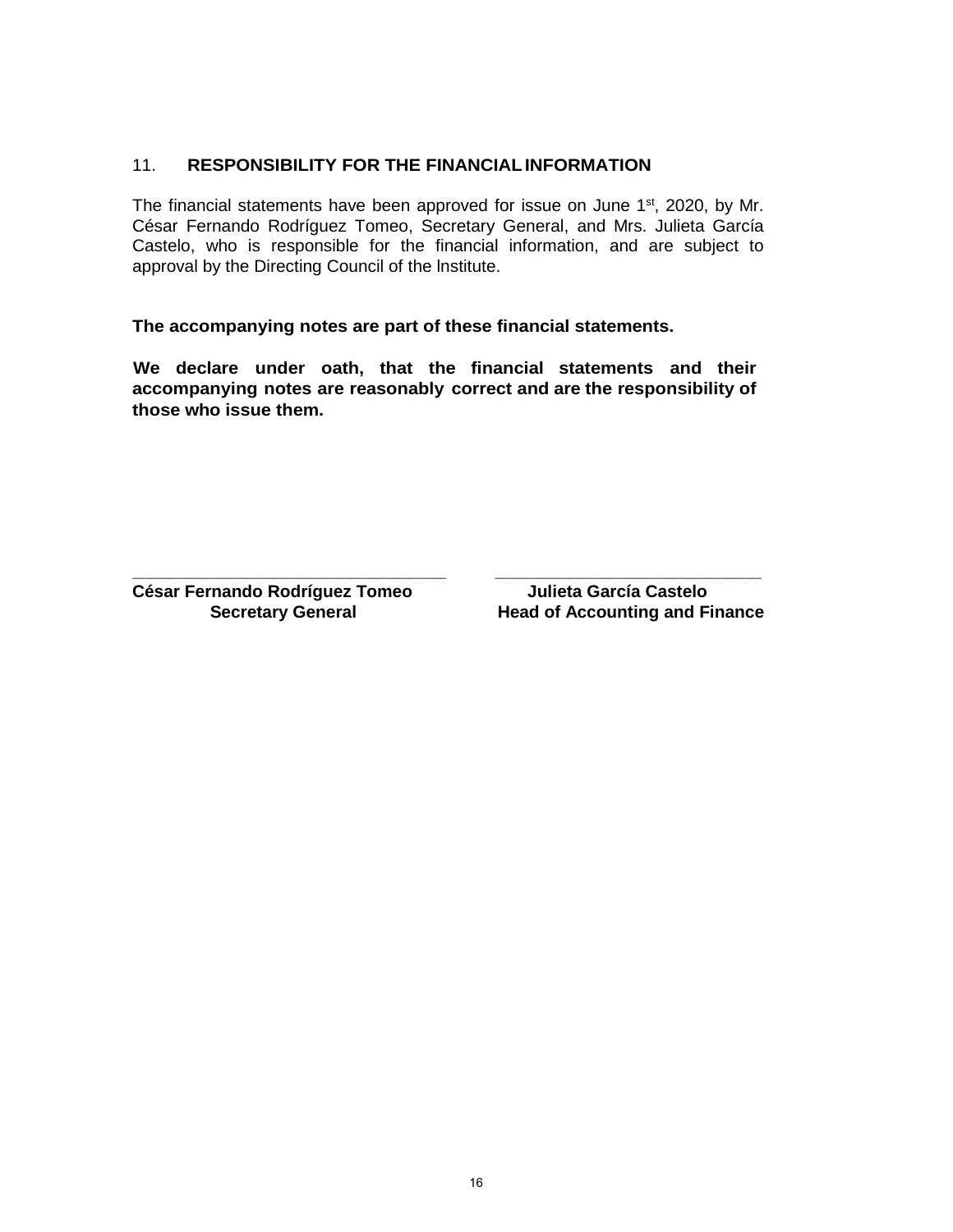# **PAN AMERICAN INSTITUTE OF GEOGRAPHY AND HISTORY - note 1 LIST OF MEMBERSHIP FEES RECEIVABLE FROM MEMBER STATES ( note 2 a ) as of December 31st, 2019**

**( US Dollars - note 2 )**

| <b>Member Countries</b> | <b>Accrued</b><br>fees<br>receivable as of<br>Dec. 31st, 2019 | 2019<br><b>Contributions</b> | From<br>previous<br>financial years |
|-------------------------|---------------------------------------------------------------|------------------------------|-------------------------------------|
| \$<br>Argentina         | 37,206 \$                                                     | 37,206 \$                    |                                     |
| <b>Belize</b>           | 5,509                                                         | 5,509                        |                                     |
| <b>Bolivia</b>          | 11,018                                                        | 5,509                        | 5,509                               |
| <b>Brazil</b>           | 584,064                                                       | 64,896                       | 519,168                             |
| Chile                   | 5,840                                                         | 5,840                        |                                     |
| Costa Rica              | 75                                                            | 75                           |                                     |
| Honduras                | 6,952                                                         | 5,509                        | 1,443                               |
| Panama                  | 5,509                                                         | 5,509                        |                                     |
| Paraguay                | 11,779                                                        | 5,509                        | 6,270                               |
| Peru                    | 5,509                                                         | 5,509                        |                                     |
| Venezuela               | 122,554                                                       | 24,336                       | 98,218                              |
| <b>Total</b><br>\$      | 796,015 \$                                                    | 165,407 \$                   | 630,608                             |

**Payment on acccount of future fees of Haiti, of US\$ 10,776.45**

**\_\_\_\_\_\_\_\_\_\_\_\_\_\_\_\_\_\_\_\_\_\_\_\_\_\_\_\_\_\_\_\_\_\_\_\_ César Fernando Rodríguez Tomeo Secretary General**

**\_\_\_\_\_\_\_\_\_\_\_\_\_\_\_\_\_\_\_\_\_\_\_\_\_\_\_\_\_\_\_\_\_\_\_ Julieta García Castelo Head of Accounting**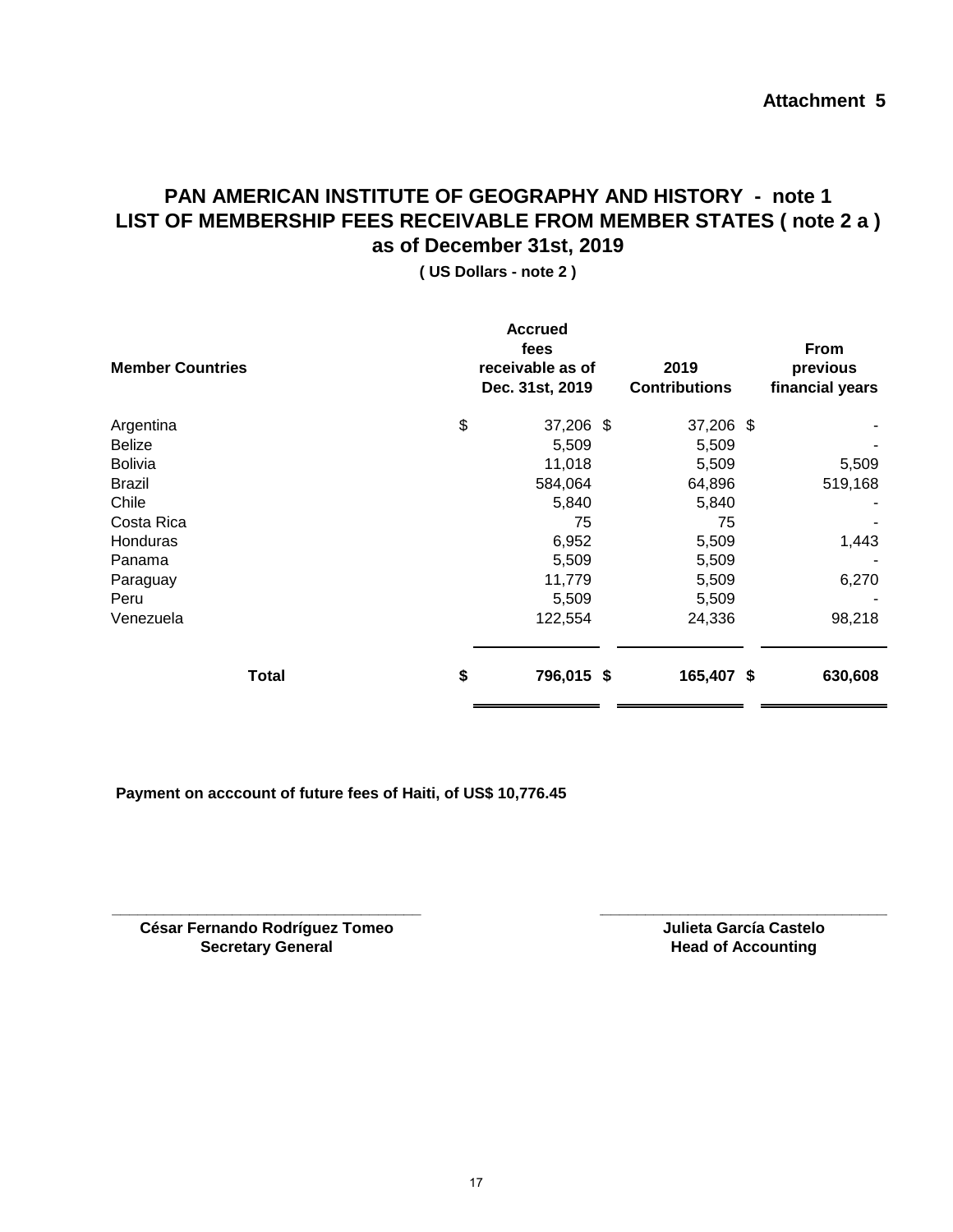#### **PAN AMERICAN INSTITUTE OF GEOGRAPHY AND HISTORY COMPARISON OF INCOME AND EXPENDITURE STATES REGULAR FUNDS as of December 31st, 2019 ( US Dollars - note 2 )**

| Regular Fund                                               | as of December 31st, 2019 |                 |               |                    |                |
|------------------------------------------------------------|---------------------------|-----------------|---------------|--------------------|----------------|
|                                                            |                           | <b>Budgeted</b> | Actual        | <b>Differences</b> |                |
| <b>Accounts</b>                                            |                           |                 |               |                    | + (–)          |
| Income to regular fund                                     |                           |                 |               |                    |                |
| Fees of the financial year                                 | \$                        | 586,656         | \$<br>421,249 | \$                 | (165, 407)     |
| Late payments of defaulted fees                            |                           | 0               | 46,317        |                    | 46,317         |
|                                                            |                           |                 |               |                    |                |
| Total income to regular fund                               | \$                        | 586,656         | \$<br>467,566 | \$                 | (119,090)      |
|                                                            |                           |                 |               |                    |                |
| Expenditures of regular fund                               |                           |                 |               |                    |                |
| Wages                                                      |                           | 208,741         | 196,101       |                    | 12,640         |
| <b>Travel tickets</b>                                      |                           | 99,341          | 58,440        |                    | 40,901         |
| <b>Travel allowance</b>                                    |                           | 88,484          | 41,213        |                    | 47,271         |
| <b>Subsidies</b>                                           |                           | 25,900          | 25,667        |                    | 233            |
| Publications                                               |                           | 21,400          | 14,611        |                    | 6,789          |
| Social Security (IMSS)                                     |                           | 13,800          | 10,287        |                    | 3,513          |
| Social Security                                            |                           | 12,600          | 12,031        |                    | 569            |
| Special date and Vacation Bonuses                          |                           | 19,159          | 18,956        |                    | 203            |
| Fees paid for external services                            |                           | 11,390          | 6,033         |                    | 5,357          |
| Miscellaneous expenses                                     |                           | 11,840          | 7,486         |                    | 4,354          |
| <b>Editorial Committee</b>                                 |                           | 9,350           | 8,300         |                    | 1,050          |
| Grants                                                     |                           | 8,200           | 3,398         |                    | 4,802          |
| SAR                                                        |                           | 8,050           | 6,201         |                    | 1,849          |
| <b>INFONAVIT</b>                                           |                           | 8,050           | 6,020         |                    | 2,030          |
| Website and e-mail                                         |                           | 6,982           | 1,829         |                    | 5,153          |
| Reward for services                                        |                           | 6,850           | 5,994         |                    | 856            |
| Bonus earned by merit                                      |                           | 6,000           | 5,000         |                    | 1,000          |
| Awards                                                     |                           | 3,300           | 3,227         |                    | 73             |
| Electric power                                             |                           | 2,700           | 2,700         |                    | $\mathbf 0$    |
| <b>Travel expenses</b>                                     |                           | 2,390           | 434           |                    |                |
|                                                            |                           |                 |               |                    | 1,956          |
| Representation expenses                                    |                           | 2,100           | 1,924         |                    | 176            |
| Trips to country of origin                                 |                           | 2,000           | 1,938         |                    | 62             |
| Fuel                                                       |                           | 1,700           | 1,648         |                    | 52             |
| Telephone service                                          |                           | 1,300           | 1,300         |                    | $\mathbf 0$    |
| <b>Office Materials</b>                                    |                           | 1,183           | 1,183         |                    | 0              |
| Unforeseen circumstances                                   |                           | 820             | 312           |                    | 508            |
| Water supply payments                                      |                           | 696             | 400           |                    | 296            |
| <b>Travel Insurance</b>                                    |                           | 666             | 510           |                    | 156            |
| Insurance                                                  |                           | 600             | 596           |                    | $\overline{4}$ |
| Postal service                                             |                           | 300             | 300           |                    | 0              |
| Fees                                                       |                           | 300             | 0             |                    | 300            |
| Health and cleaning materials                              |                           | 250             | 250           |                    | 0              |
| Bank charges                                               |                           | 214             | 214           |                    | 0              |
|                                                            | \$                        | 586,656         | \$<br>444,503 | \$                 | 142.153        |
| Disbursements of the financial year being<br>accounted for |                           |                 | 39,222        |                    | -39,222        |
| Total disbursements of the Regular Fund                    |                           | 586,656         | 483,725       |                    | 102,931        |
| Surplus of income over disbursements from regular fund     |                           |                 | $-16,159$     |                    |                |

**César Fernando Rodríguez Tomeo Secretary General**

**\_\_\_\_\_\_\_\_\_\_\_\_\_\_\_\_\_\_\_\_\_\_\_\_\_\_\_\_\_\_\_\_\_\_\_\_**

**Julieta García Castelo Head of Accounting**